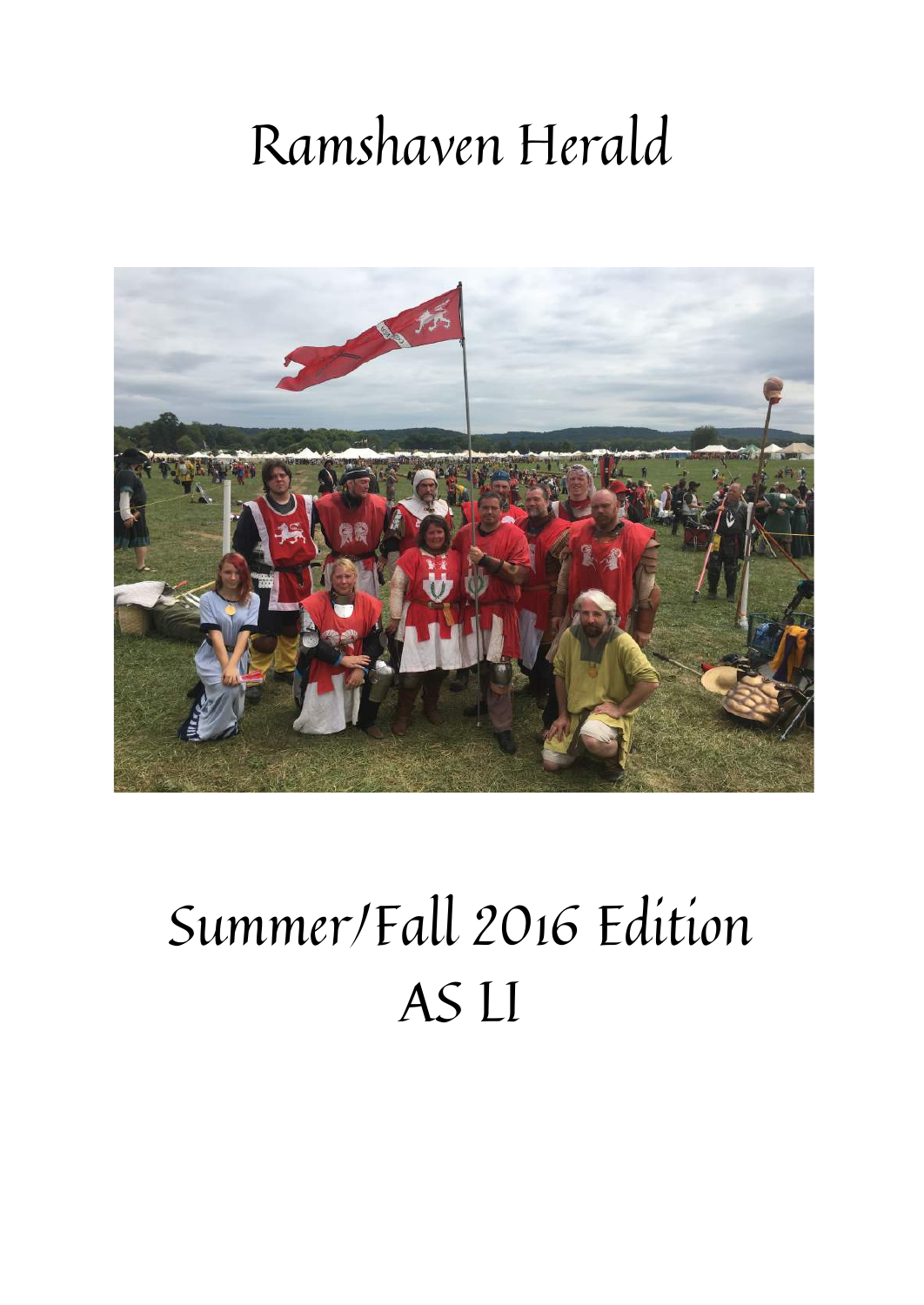## From the quill of the Chronicler

My, but how 2016 has flown by! Between extremes of weather and a busy schedule of weekend events and A  $\mathcal C$  S classes, life for citizens of Ramshaven has been anything but dull.

Of course, the most important item of note is the Society's 50th anniversary on May 1st! AS LI will see many new faces, many changes, and many happenings in general.

This particular issue of the Herald will be a bit dense, as it covers the summer and fall seasons (June through October). We'll review, at a high level, the highlights of the past few months in and around the Barony.

We also have a special article from Adnar about his experience this year at Pennsic, as well as an overview of upcoming  $A \otimes S$  classes from Cesare and forthcoming events.

Thank you for reading!

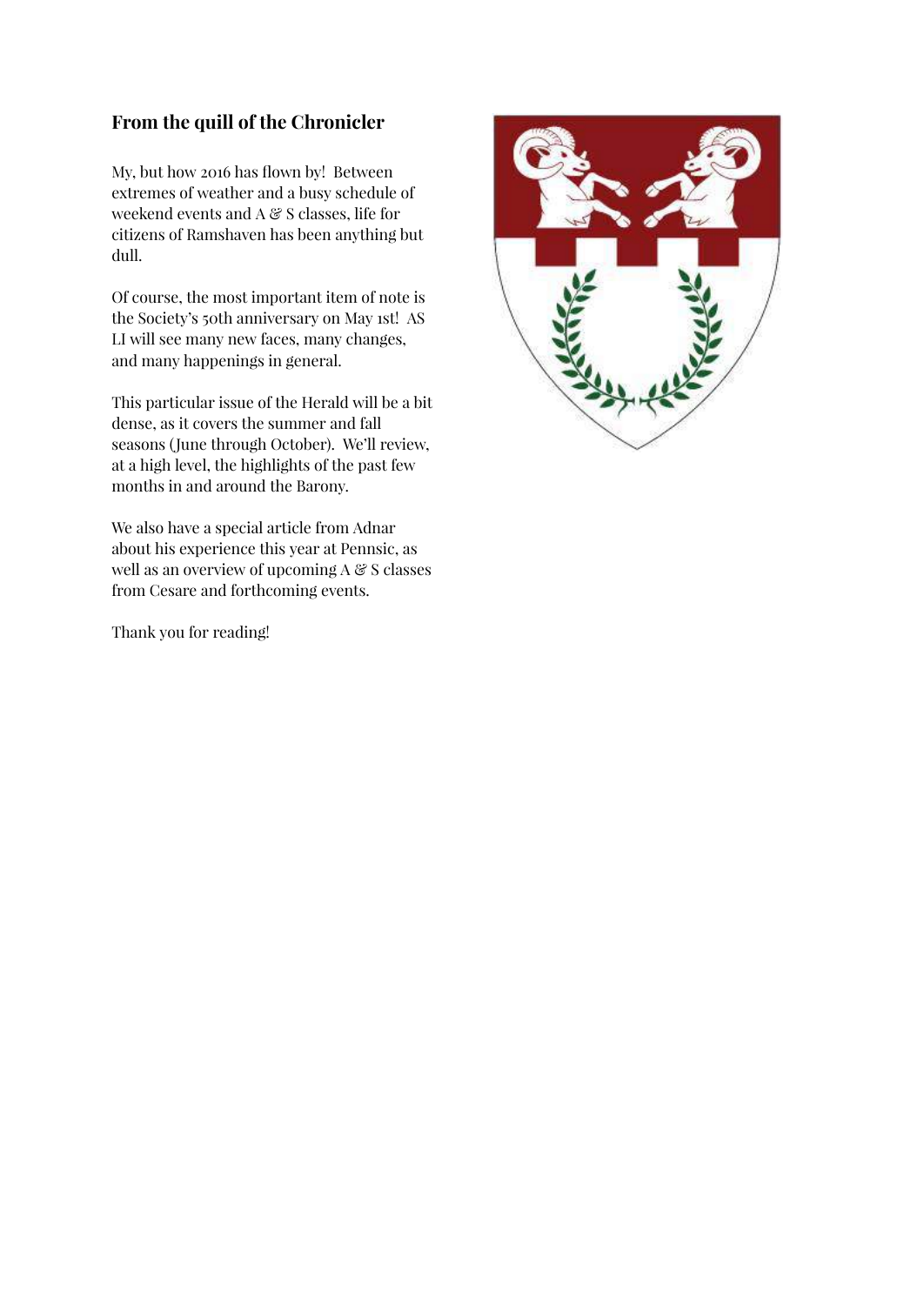# There To Now: A (Half-) Year in Review

By Fearghas MacKenna

For citizens of the great Barony of Ramshaven, there has not been a lack of things to occupy one's time over the past few months!

June saw several events: Pikeman's Pleasure XXVI, hosted by the Canton of Petrea Thule, was the first event in the summer's heat, on the 4th of June. There was much armoured and rapier combat, an archery tournament, and thrown weapons Royal Rounds.

Murder Melee, held at the Binbrook Conservation Area and hosted by our friends in Ben Dunfirth, was the first camping event of the summer. It was hot, it was rainy brieḰy - and it was just slightly windy on melee day.

In addition to the Torchlight Tournament taken by Ramshaven's own Josh Ryder - there was the Newcomer's Tournament, won by Bartholmus Hespeler, in which Ramshaven swept the podium! (Just don't ask how many entrants there were…) Ramshaven's massive melee team showed strong in the melees themselves, winning four of six bouts. We even sent combatants to flesh out the Uberbunny team, as well as the Unbelts.

A number of Ramshaven citizens made the trek across the border to Danville, Indiana, to attend the 50th Anniversary event from June 17th to the 27th. There were many displays to take in - The Great Machine, a recreation of the Sutton Hoo dig, and even jousting! Many friendships were forged and renewed.

2016's Trillium War - also known as Trillies, for those not yet in the know - was yet another scorcher of an event. I hear tales of the ice cream truck making a tidy sum yet again this year…

Of course, who could forget our very own Baron's Brouhaha? Their Excellencies hosted, for a third year, an excellent event to

entertain interests of all sorts. Heavy and rapier combat; thrown weapons and archery; Bardic circles by firelight; mead-making; blacksmithing; even bee-keeping! For some, though, the highlight was the Pluck-A-Duck A&S contest. The feathers were flying, literally and figuratively! If you've never experienced Settlers of the Ram, you need to make sure to attend Brouhaha 2017.

Pennsic XLV, I've been told, was certainly one for the record books. Despite many acts of skill, bravery, and chivalry, in the end, the heat scored more war points than either East or Middle… However, on August 10th, Duchess Rylyn reported that Up The Hill had swept the banners - Baron Penda for Heavy, Jobjorn for rapier, and Daniel for thrown weapons! Wassail and well done!



As the heat of summer died down (or, at the very least, should have died down) and many Scadians opted to take mundane vacations, several events were held outside of the Barony: Summer Siege in Skraeling Althing; Baron's Howe in The Shire of BrennesteinVatn; Feast of the Bear in Eoforwic.

Fall Coronation took place on September 17th, where Prince Siegfried Brandboern - having demonstrated his martial prowess during the Spring Crown Tourney on May 28th - and his consort, Princess Xristinia Viacheslavova, were elevated to the thrones of Ealdormere. Wassail and congratulations to their Majesties!

In the next issue of the Herald, we'll recount the excitement of the Fall Crown Tournament!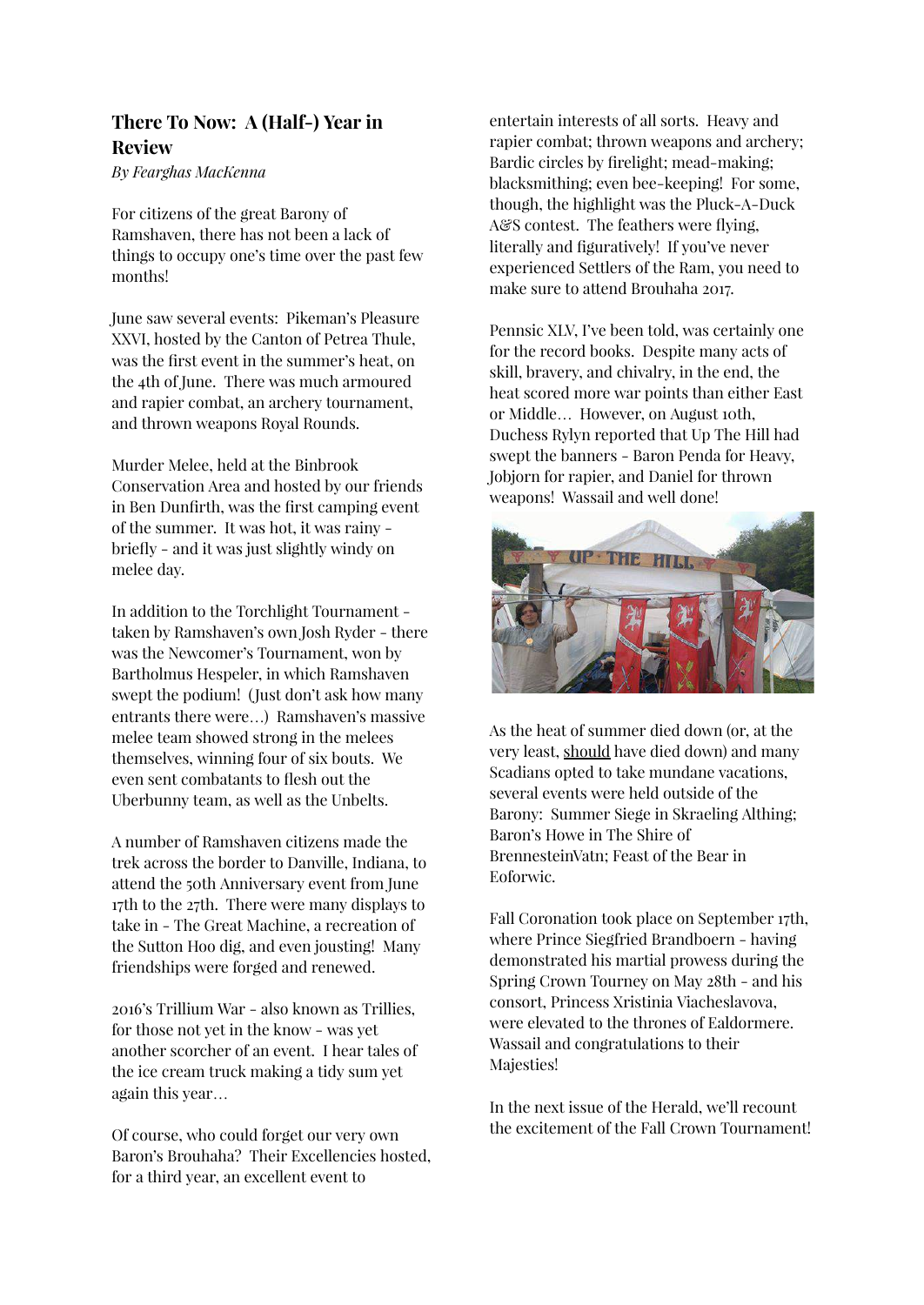#### Tales That Grow In The Telling

By Adnar Dionadair



While at Pennsic, for which so many of us make a pilgrimage, there are whispers of great feats, epic battles, and unsung sagas. I, for one, would not exaggerate, as I am but a simple and humble Irishman. I can only say I heard first-hand how Jobjorn wreaked havok while storming the castle, and how deadly were the throwing axes of Hori Jirou Masamura, again among the top axe throwers in the Knowne Worlde. We saw Baroness Wencenedl inducted into the Order of Thorbjorn's Hammer for her skill in archery. On the fields of battle, again and again, Ramshaven stepped forward, contributing to the glory of Ealdormere's victories in the South. We won the War Banner, a symbol of Their Majesties' faith in us, as an entire Barony. And I cannot help but relay how Our Baron Penda stepped forward, sword and shield in hand, lunging and beating down all foes before him, mightily smiting Edmund LongShanks, a veritable Giant (and so near invincible). Such a feat of valour, Their Majesties named him GiantSlayer, and rewarded him with a War Banner, wondrous to behold.

I say it so, not that tales grow in the telling, but for His Excellency's honour!



Lastly, I, Adnar Dionadair, was honoured to serve in one last round as the Commissar, handing the reins of the Commissariate to the next Commissar Ilsabeth (Amy Cooper). I was honoured and humbled to receive the last War Banner of Pennsic with the team whose primary aim is and always will be to help our armies, our friends, stay standing and hydrated.

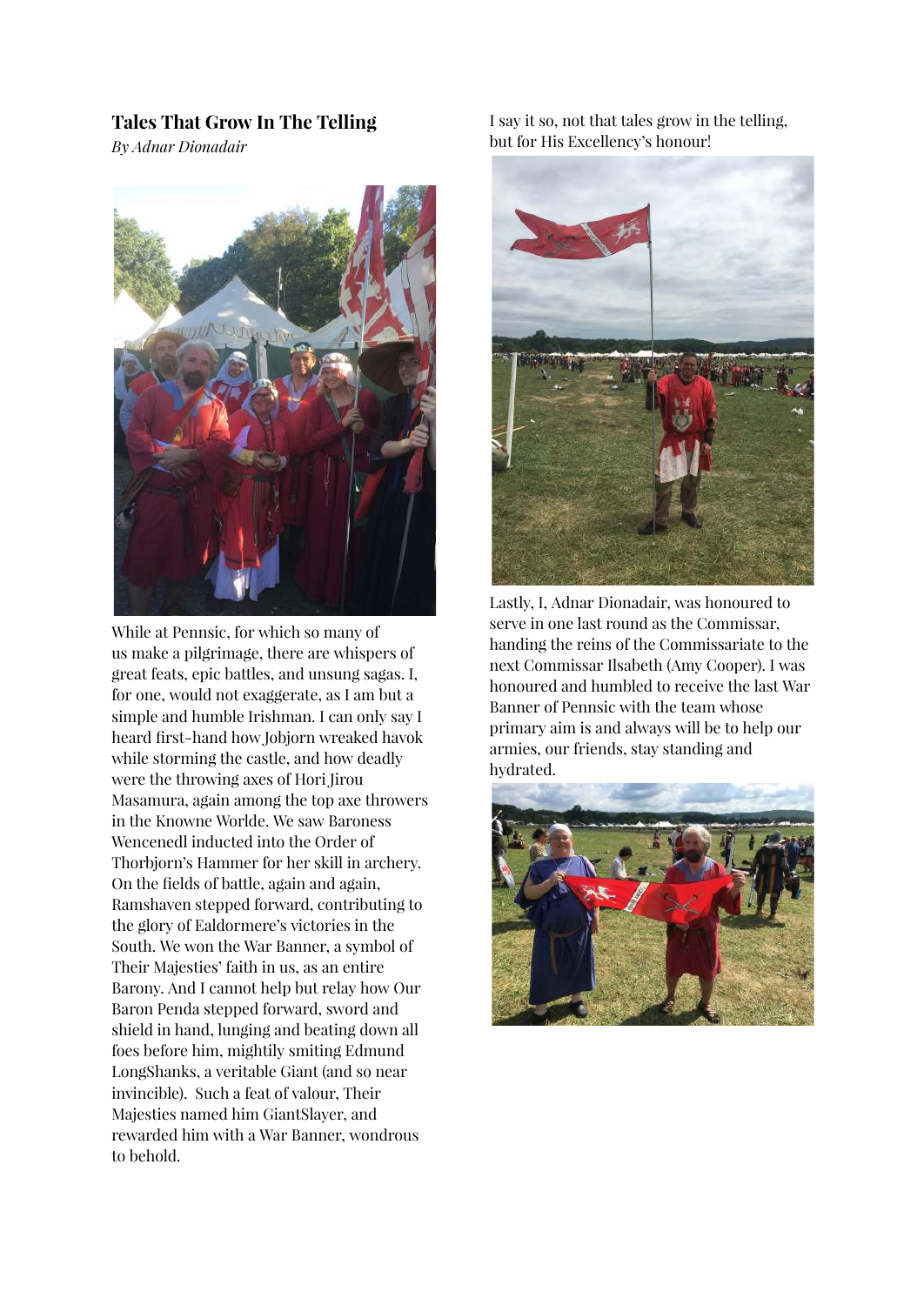#### Events Calendar

#### Arts and Sciences

Ramshaven Baronial A&S Class schedule for the rest of the year has been announced!

November 22nd: Introduction to Tablet Weaving – hosted by Der Welfengau

December 8th: Music – hosted by Bryniau Tywynnog

January (date TBA): Leather work - hosted by Der Welfengau (This class will require those wishing to participate to register ahead of time)

November will be the first month taught by a non-Ramshaven teacher!

January's class will be the first that will limit the size of class and thus - when the time comes (which will be announced online), people will be told that if they want to attend they will have to register ahead of time.

This is a call for teachers! I (Cesare) am always looking for more teachers, for more different classes. They can contact me through Facebook Messaging, or at my e-mail [cesaresalvazzi@gmail.com](mailto:cesaresalvazzi@gmail.com)

#### Baronial Events

December 3 - Wassail - Shakespeare and District Optimist Hall, Shakespeare ON

April 1 - Forward Into The Past - Bricker Academic Building, Wilfred Laurier University, Waterloo ON

May 19-22 - Fruits Of Our Labours X - Camp Impeesa, Ayr ON

## Kingdom Events of Note (next 6 months)

November 5 - Feast of the Hare - hosted by Calthrig, Ottawa ON - NB - CBC and Rick Mercer to be present and filming!

November 26 - Queen Prize Tourney - hosted by Petra Thule, Lindsay ON

February 4 - Tournoi du Coeur des Glaces hosted by Bastille Du Lac, Trenton ON

February 25 - Practicum 2017 - hosted by Calthrig, Ottawa ON

March 25 - Kingdom A&S - hosted by Calthrig, North Gower ON